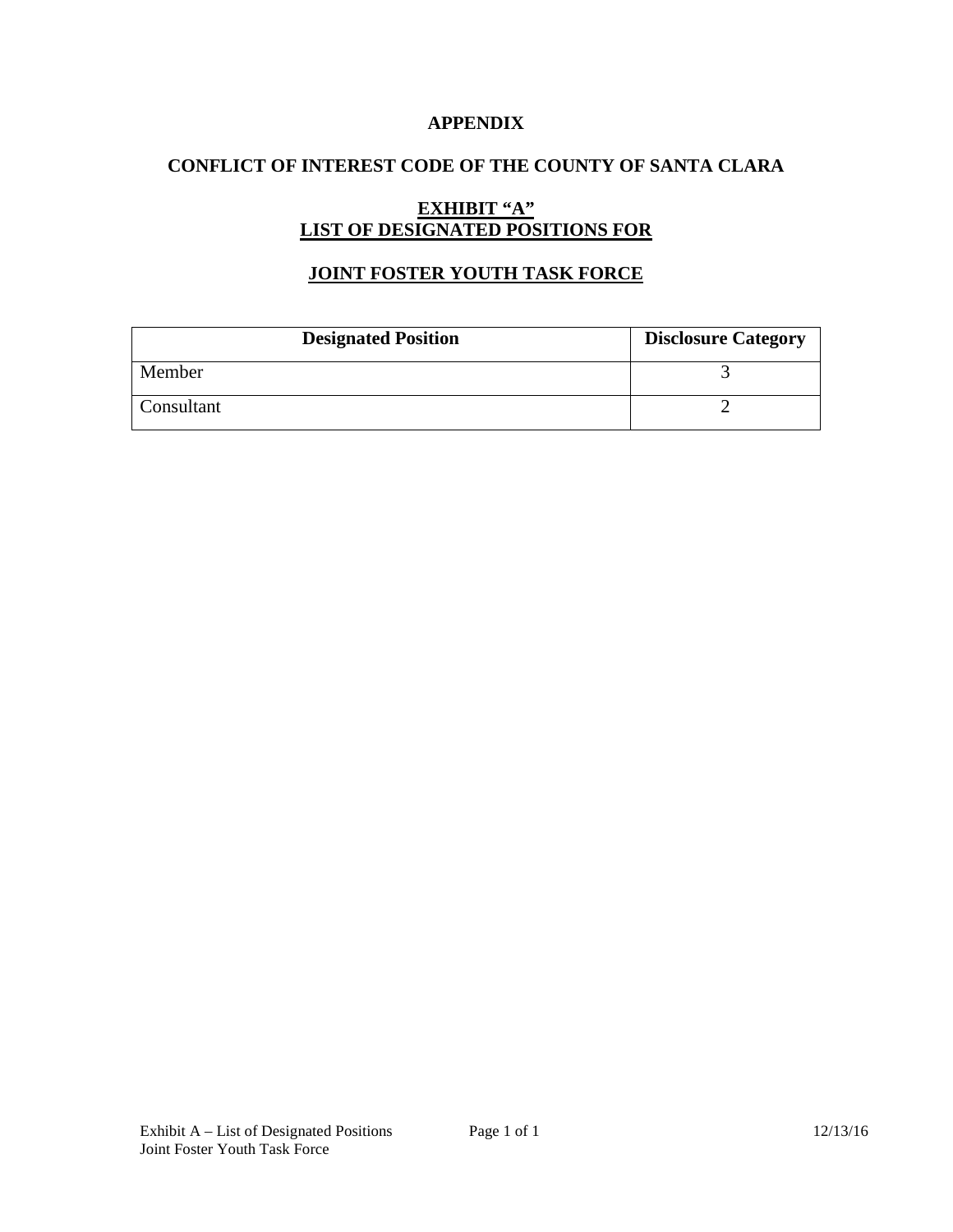#### **APPENDIX**

### **CONFLICT OF INTEREST CODE OF THE COUNTY OF SANTA CLARA**

## **EXHIBIT "B" DISCLOSURE CATEGORIES FOR**

# **JOINT FOSTER YOUTH TASK FORCE**

Pursuant to the County of Santa Clara's Conflict of Interest Code, Disclosure Categories 1 and 2 shall read as follows for all Code Agencies.

**Disclosure Category 1:** Persons in this category shall disclose:

(1) all investments in, business positions in, and income (including gifts, loans and travel payments) from:

(a) all sources that provide, plan to provide, or have provided in the last two years, facilities, goods, software, hardware, or related technology, equipment, vehicles, machinery or services, including training or consulting services, to the County;

(b) all sources that are subject to the regulatory, monitoring, investigatory, enforcement, valuation, certification, permit or licensing authority of, or have an application for a license, permit or certificate pending before, the County;

(c) all sources that receive, are planning to apply to receive, or have received in the last two years, grants or other monies from or through the County; and sources that receive referrals to provide assessments and/or treatments that are required or recommended by the County; and

(2) all interests in real property in the County of Santa Clara located entirely or partly within the County, or within two miles of County boundaries, or of any land owned or used by the County.

**Disclosure Category 2:** Each Consultant shall disclose: (1) all investments in, business positions in, and income (including gifts, loans and travel payments) from: (a) all sources that provide, plan to provide, or have provided in the last two years, facilities, goods, software, hardware, or related technology, equipment, vehicles, machinery or services, including training or consulting services, to the County; (b) all sources that are subject to the regulatory, monitoring, investigatory, enforcement, valuation, certification, permit or licensing authority of, or have an application for a license, permit or certificate pending before, the County; (c) all sources that receive, are planning to apply to receive, or have received in the last two years, grants or other monies from or through the County; and